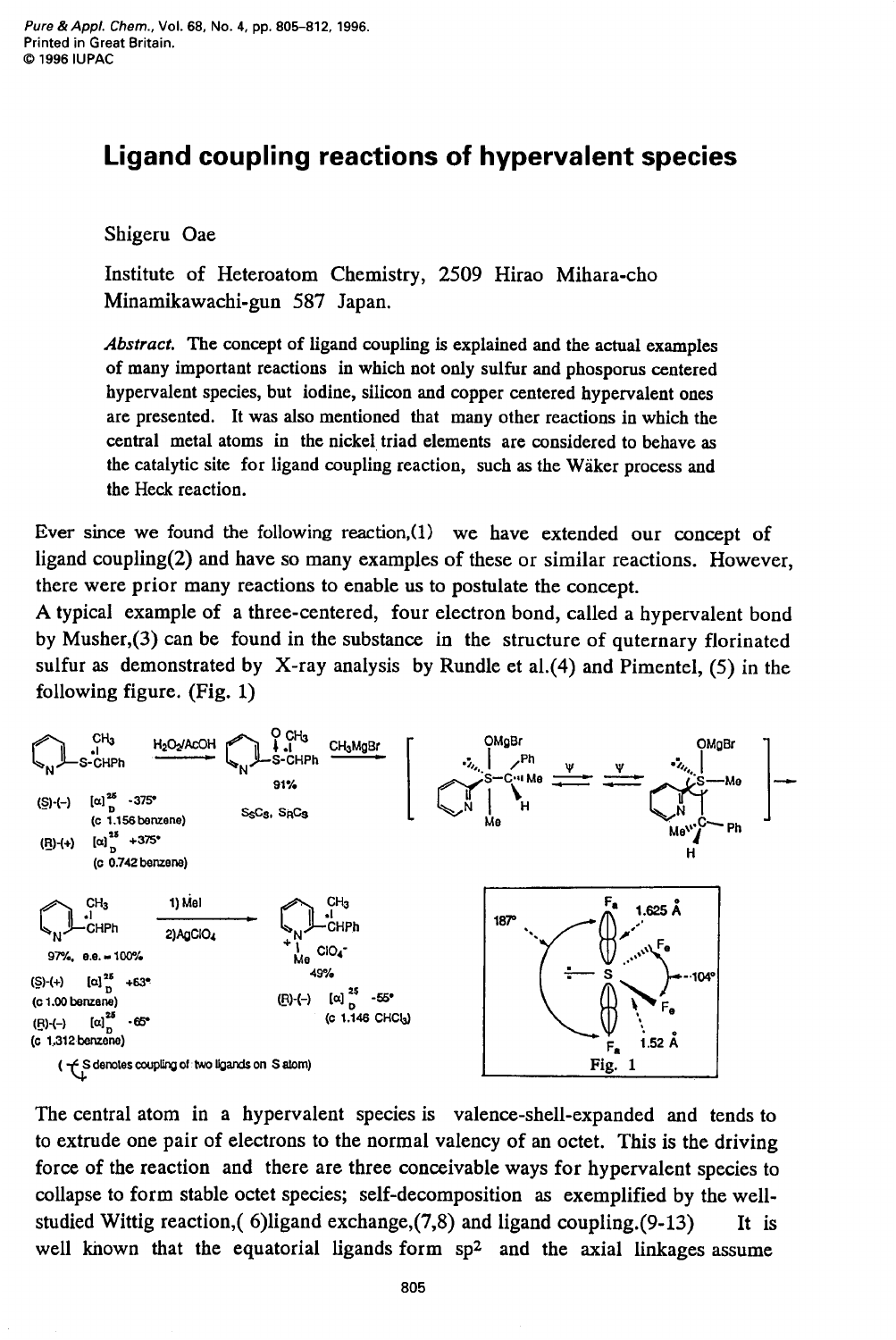p-orbitals. The axitial bonds are longer and hold the electronegative substituents, **as**  halogen while the equatorial ones are held with aromatic, olefinic and the negative groups, such **as** sulfoxide *S-0* bond In dealing with the hypervalent species, one has to consider another physicochemical phenomenon, such **as** the tropological transformation, **as** BPR or TR. The following is the results of stereochemistry, when these hypervalent species are handled.



One of the driving force of ligand coupling is the following effective overlapping, shown by the sulfur-centered reaction, **as** illustrated below.



Meanwhile, the expression "reductive elimination" and ''oxidative addition" are frequently used in organometallic chemistry. This term is also a mere description of the phenomenon and lacks mechanistic significane. The only two examples are show below.(14-15) Meanwhile, the expression "reductive elimination" and "oxidative addition"<br>
requently used in organometallic chemistry. This term is also a mere descript<br>
f the phenomenon and lacks mechanistic significane. The only two e



Of cause, prior to this assumption, there are many, many experiments and ideas.(l6- **39)** 

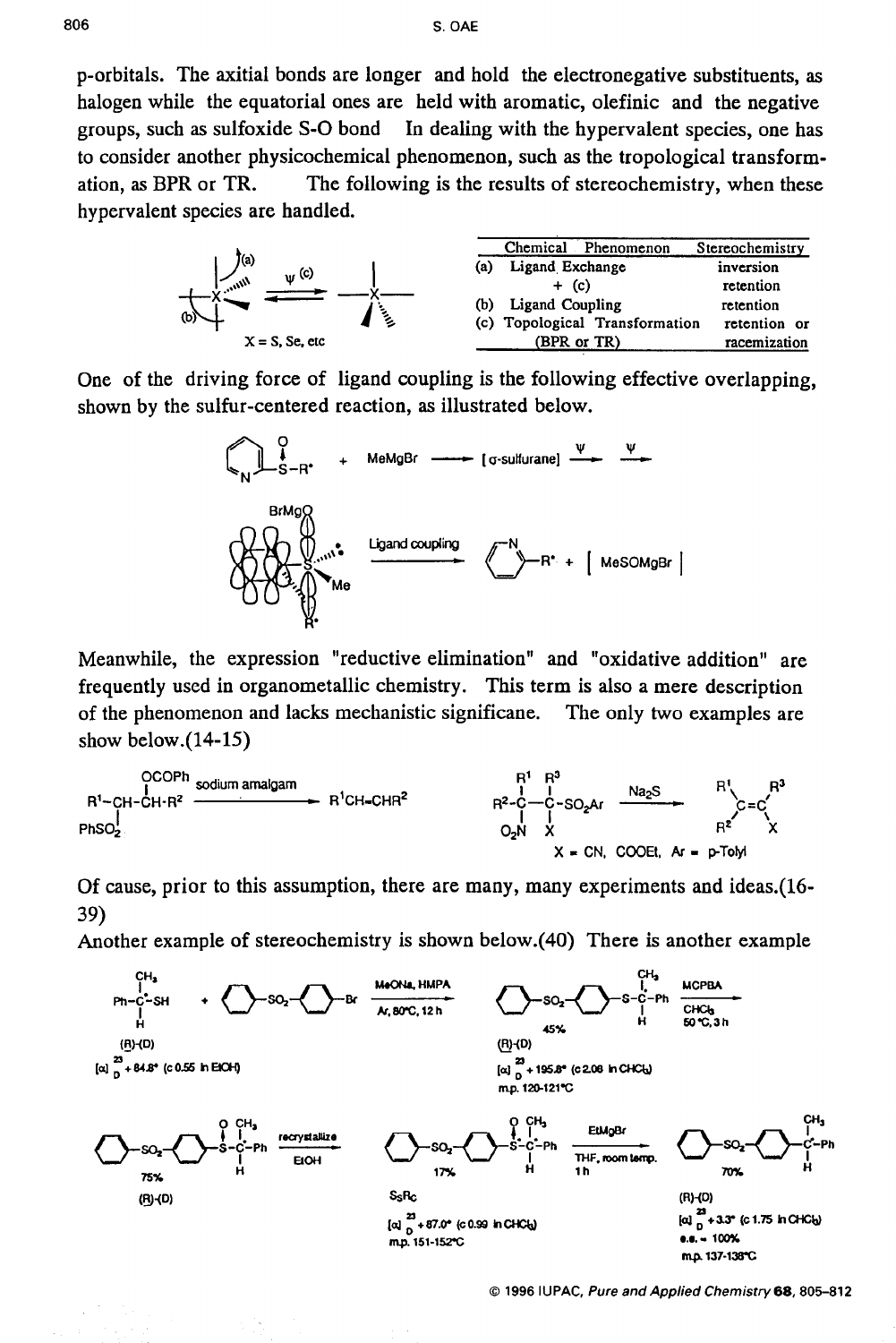is between optically **activel-phenylethyl2-quinolyl** sulfoxide and methylmagnesium bromide to afford completely **retainedl-phenylethyl-Zquinoline** in a high yield.(41) In addition, there are a number of stereochemistry of geometetrical isomers in the following ligand coupling reactions. (42)



In all the journals, we have found good many examples of ligand coupling reaction, but only a few which we or our friends carried out, are presented.(43-50) We turn next to the ligand coupling on phosphorus atom. The sterochemistry of the

ligand coupling on hypervalent phosphorus atom was carried out by Seyferth et al. accidentally in the following reactions. $(51)$  The yields are good while the stereochemistry in both cases are nearly perfect.

 $CH_3$   $CH_4$   $CH_5$   $CH_3$   $PH_1$   $PH_2$   $H_3$   $H_4$   $H_5$   $H_6$   $H_7$   $H_8$   $H_1$   $CH_3$   $H_2$   $H_3$  $Ph.P$ <sup>+</sup> $Br^-$  +

Many examples of the ligand coupling involving 2-pyridyl groups are summarized in the chart, **as** shown below.(52-55) All these coupling reactions do not require



 $P_y = 2$ -pyridyl;  $R^1 = 2$ -pyridyl, Ph;  $R^2 = Me$ , Ph, PhCH<sub>2</sub>, 4- MeC<sub>6</sub>H<sub>4</sub>CH<sub>2</sub>; M = Li, MgX.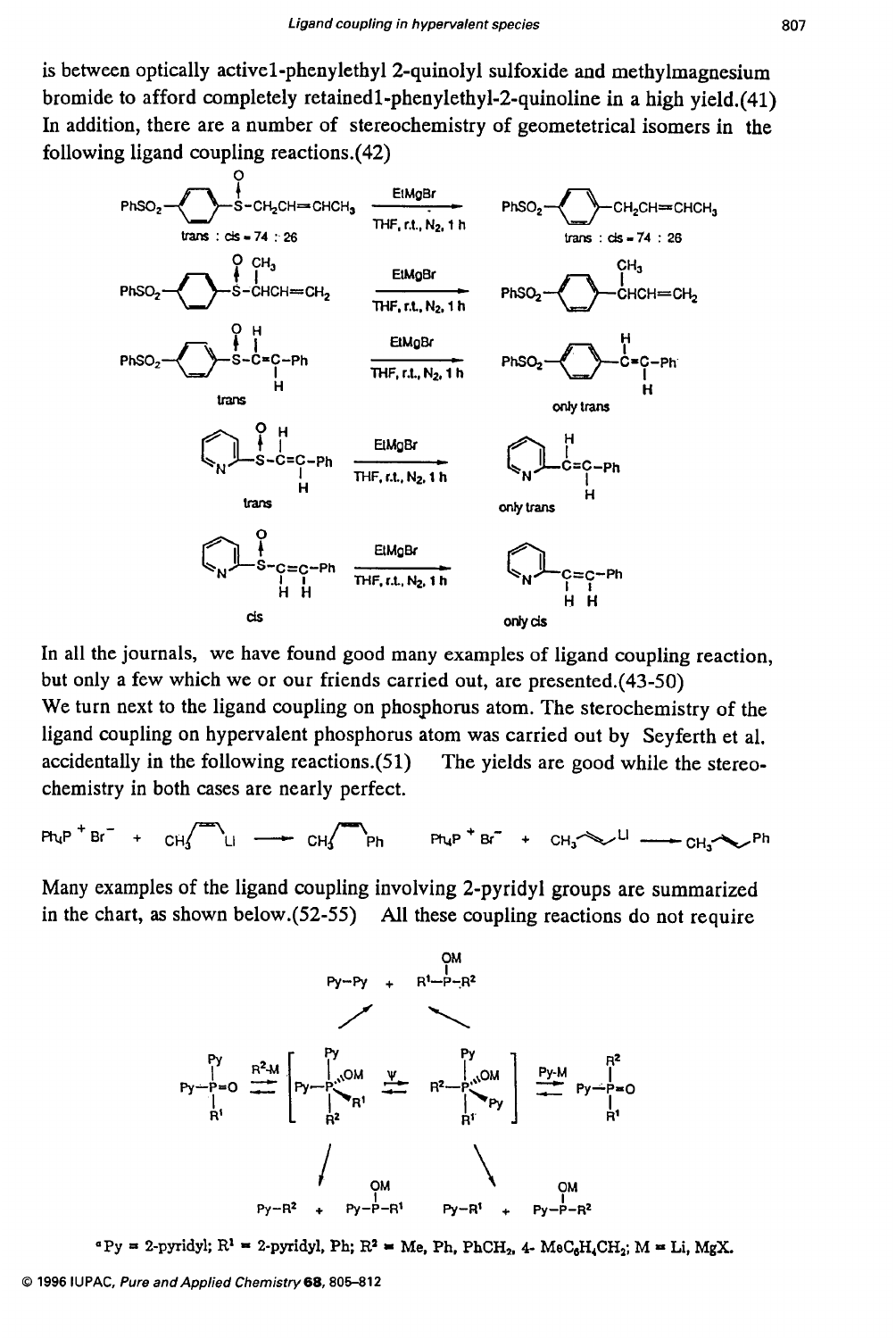any alkaline condition(56) nor quaternary phosphorus compounds, **as** shown in the following reaction.



The uses of phosphrus trichloride, phosphorus oxychloride and thionyl chloride were found to undergo coupling reaction with many heteroare also interesting to note. cycles.(57)(Table. I) The following examples  $\cdot$  <sup>\*</sup>Isolated yields were calculated based on PCI<sub>3</sub>, POCI<sub>3</sub>, but be the compling trichloride, phosphoton the definition of the sphere of the sphere of the sphere of the sphere of the sphere of the sphere of the sphere of the sphere of the sphere of the sphere of the sphere of the s

**TABLE 1** Reactions of Heterocyclic Aryllithiurn Compounds **with PC13,** P0Cl3, and **SOClz** 

|                                                                                         | Material                                                        | Starting Ligand Coupling Product Yield (%) <sup>a</sup> |                   |                   |
|-----------------------------------------------------------------------------------------|-----------------------------------------------------------------|---------------------------------------------------------|-------------------|-------------------|
|                                                                                         |                                                                 | PCl <sub>3</sub>                                        | POCI <sub>3</sub> | SOCI <sub>2</sub> |
| $HO_{lin}$<br>$HO_{\ell\ell}$                                                           |                                                                 | 50                                                      | 51                | 55                |
|                                                                                         |                                                                 | 45                                                      | 58                | 47                |
| P-OH                                                                                    |                                                                 | 16                                                      | 62                | 63                |
|                                                                                         |                                                                 | 35                                                      | 58                | 75                |
| $+$ $\left[\begin{array}{c} R-P-OH \\ \vdots \end{array}\right] \longrightarrow R-P-OH$ | $\mathsf{Br} \mathcal{L}_{\mathsf{N}} \mathbb{L}_{\mathsf{Br}}$ | 16                                                      | 70                | 77                |
| richloride, phosphorus                                                                  |                                                                 |                                                         | 55                | 40                |
| I chloride were found<br>action with many hataro                                        |                                                                 |                                                         | 44                | 43                |

and **SOCI,** 



The involvement of 2-pyridyllithium in the ligand coupling is known in the following example.(58)



Meanwhile, the following electrophilic substutution by chlorine was **found** to occur.(59)

$$
\left(\left\langle\begin{array}{c}\n\diagdown\end{array}\right\rangle_{B} P \xrightarrow{\text{Cl}_{2}} \left\langle\left\langle\begin{array}{c}\n\diagdown\end{array}\right\rangle_{B} P C I_{2} \xrightarrow{\text{MeOH}} \left\langle\begin{array}{c}\n\diagdown\end{array}\right\rangle_{B} + \left\langle\begin{array}{c}\n\diagdown\end{array}\right\rangle_{B} \xrightarrow{\text{Cl}_{2}} C I_{2} \xrightarrow{\text{MeOH}} \left\langle\begin{array}{c}\n\diagdown\end{array}\right\rangle_{B} + \left\langle\begin{array}{c}\n\diagdown\end{array}\right\rangle_{B} \xrightarrow{\text{Cl}_{2}} C I_{3} \xrightarrow{\text{MeOH}} \left\langle\begin{array}{c}\n\diagdown\end{array}\right\rangle_{B} + \left\langle\begin{array}{c}\n\diagdown\end{array}\right\rangle_{B} \xrightarrow{\text{Cl}_{2}} C I_{3} \xrightarrow{\text{MeOH}} \left\langle\begin{array}{c}\n\diagdown\end{array}\right\rangle_{B} + \left\langle\begin{array}{c}\n\diagdown\end{array}\right\rangle_{B} \xrightarrow{\text{MeOH}} \left\langle\begin{array}{c}\n\diagdown\end{array}\right\rangle_{B} + \left\langle\begin{array}{c}\n\diagdown\end{array}\right\rangle_{B} + \left\langle\begin{array}{c}\n\diagdown\end{array}\right\rangle_{B} \xrightarrow{\text{MeOH}} \left\langle\begin{array}{c}\n\diagdown\end{array}\right\rangle_{B} + \left\langle\begin{array}{c}\n\diagdown\end{array}\right\rangle_{B} + \left\langle\begin{array}{c}\n\diagdown\end{array}\right\rangle_{B} \xrightarrow{\text{MeOH}} \left\langle\begin{array}{c}\n\diagdown\end{array}\right\rangle_{B} + \left\langle\begin{array}{c}\n\diagdown\end{array}\right\rangle_{B} + \left\langle\begin{array}{c}\n\diagdown\end{array}\right\rangle_{B} \xrightarrow{\text{MeOH}} \left\langle\begin{array}{c}\n\diagdown\end{array}\right\rangle_{B} + \left\langle\begin{array}{c}\n\diagdown\end{array}\right\rangle_{B} \xrightarrow{\text{MeOH}} \left\langle\begin{array}{c}\n\diagdown\end{array}\right\rangle_{B} + \left\langle\begin{array}{c}\n\diagdown\end{array}\right\rangle_{B} +
$$

The use of the protic solvent is preferable. Chlorination, bromination, deuteration and diazocoupling are achieved,(60) **as** shown below. We believe that these are typical electrophilic substitutions, since the phosphrus atom in such a pentacoordinate species, especially 3-position of the axial pyridine ligand, is susceptical to the electrophilic substitution.

$$
\left(\left\langle\bigcap_{i\in\mathbb{N}}\right\rangle_{3} P \xrightarrow{\mathbf{C1}_{2}} \left\langle\bigcap_{i\in\mathbb{N}}\bigcap_{j\in\mathbb{N}}\bigcap_{j\in\mathbb{N}}\right\rangle_{3} \times P \xrightarrow{\mathbf{C1}} \left\langle\bigcap_{i\in\mathbb{N}}\bigcap_{j\in\mathbb{N}}\bigcap_{j\in\mathbb{N}}\bigcap_{j\in\mathbb{N}}\bigcap_{j\in\mathbb{N}}\bigcap_{j\in\mathbb{N}}\bigcap_{j\in\mathbb{N}}\bigcap_{j\in\mathbb{N}}\bigcap_{j\in\mathbb{N}}\bigcap_{j\in\mathbb{N}}\bigcap_{j\in\mathbb{N}}\bigcap_{j\in\mathbb{N}}\bigcap_{j\in\mathbb{N}}\bigcap_{j\in\mathbb{N}}\bigcap_{j\in\mathbb{N}}\bigcap_{j\in\mathbb{N}}\bigcap_{j\in\mathbb{N}}\bigcap_{j\in\mathbb{N}}\bigcap_{j\in\mathbb{N}}\bigcap_{j\in\mathbb{N}}\bigcap_{j\in\mathbb{N}}\bigcap_{j\in\mathbb{N}}\bigcap_{j\in\mathbb{N}}\bigcap_{j\in\mathbb{N}}\bigcap_{j\in\mathbb{N}}\bigcap_{j\in\mathbb{N}}\bigcap_{j\in\mathbb{N}}\bigcap_{j\in\mathbb{N}}\bigcap_{j\in\mathbb{N}}\bigcap_{j\in\mathbb{N}}\bigcap_{j\in\mathbb{N}}\bigcap_{j\in\mathbb{N}}\bigcap_{j\in\mathbb{N}}\bigcap_{j\in\mathbb{N}}\bigcap_{j\in\mathbb{N}}\bigcap_{j\in\mathbb{N}}\bigcap_{j\in\mathbb{N}}\bigcap_{j\in\mathbb{N}}\bigcap_{j\in\mathbb{N}}\bigcap_{j\in\mathbb{N}}\bigcap_{j\in\mathbb{N}}\bigcap_{j\in\mathbb{N}}\bigcap_{j\in\mathbb{N}}\bigcap_{j\in\mathbb{N}}\bigcap_{j\in\mathbb{N}}\bigcap_{j\in\mathbb{N}}\bigcap_{j\in\mathbb{N}}\bigcap_{j\in\mathbb{N}}\bigcap_{j\in\mathbb{N}}\bigcap_{j\in\mathbb{N}}\bigcap_{
$$

*0* **1996 IUPAC,** *Pure and Applied Chemistry68,805-812*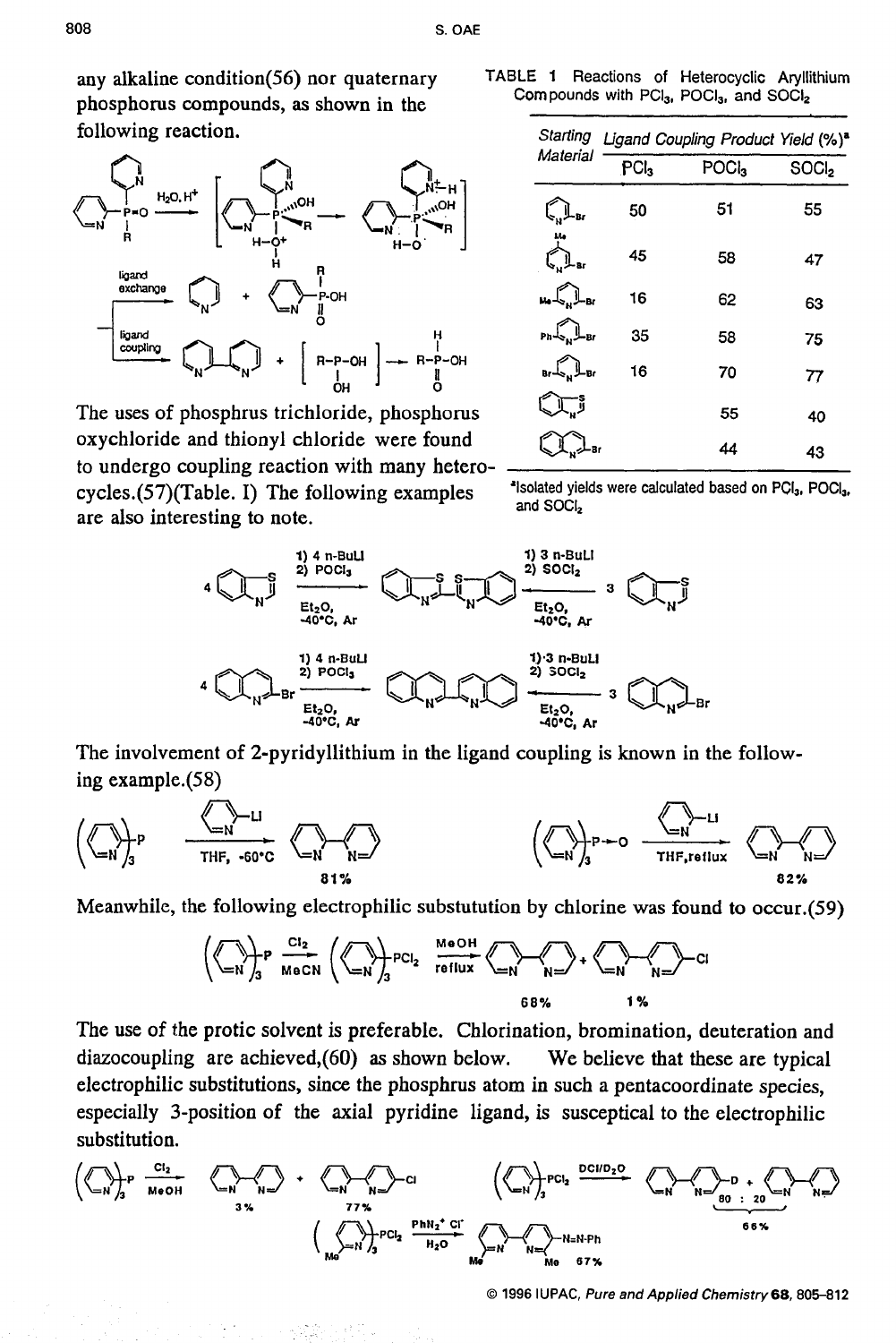We then turn to the hypervalent silicon species and only one example is sited below.  $(61, 62)$ 



<sup>6</sup> Reaction conditions: (a) MCPBA/DMF/room temperature; (b) 30%  $H_2O_2/KHF_2/DMF/60$  °C; (c) 30%  $H_2O_2/NaHCO_2/$ MeOH/THF/60 °C.

What about the central iodine atom? There are so many and I do not want to go in detailed discussions but cite only a few examples.(63,64)

$$
R_F-I-OSO_3H + PhCH2MgX \longrightarrow R_F-CH2Ph
$$
  
\n
$$
R_F-I-OSO_3H + PhCH2MgX \longrightarrow R_F-CH2Ph
$$
  
\n
$$
R_F-I-OSO_3H + PhCH2MgX \longrightarrow R_F-CH2Ph
$$
  
\n
$$
R_F-I-OSO_3H \longrightarrow R_F-CH2Ph
$$
  
\n
$$
R_F-I-OSO_3H \longrightarrow R_F-CH2Ph
$$
  
\n
$$
R_F-I-OSO_3H \longrightarrow R_F
$$
  
\n
$$
R_F
$$

*As* we said earlier(2,30), many reactions involving organic copper reagents, scuh **as**  the Ullmann type reaction shown below,(66) and the following **one** is a few typical



example of the fast ligand coupling within the hypervalent copper(II1) intermedate after a typital S<sub>N</sub>2 process, as shown below.(67)



There are a number of examples of ligand coupling within hypervalent species of the nickel triad.(68) We are going to present only one stereospecific example to form the trans-acetoxoxypalladium, eventually- giving the final trans product.(69)



*0 1996* **IUPAC,** *Pure and Applied Chemistry68.805-812*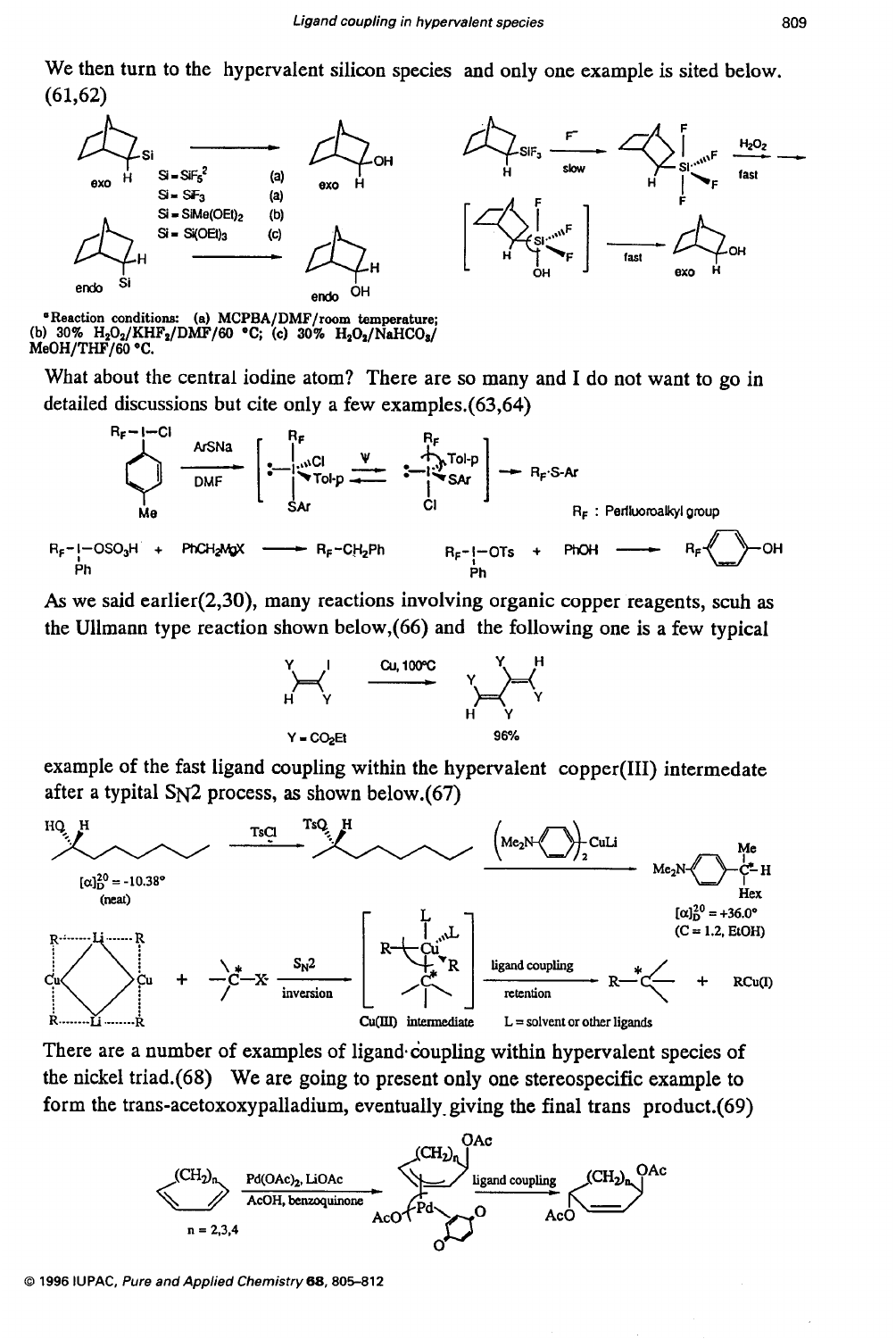Another example is a typical Ullmann cross-coupling reaction shown below.(70)



Acknowledgement. Many colleagues have collaborated in pursuing this work, Professors N. Furukawa, **Y.** H. Kim who is the chief organizer of this ICHAC-4 T. Aida, T. Yoshimura when I was at Osaka City University. In the University of Tsukuba, Professor N. Furukawa, Dr. T. Kawai and when I was in Okayama University of cience Professors S. Wakabayashi and J. Uenishi and Dr.T.Takeda. After that, Professors Y. Uchida, K. Negoro and M. Yoshihara have done many important works; especially Dr. Y. Inubushi and Mr. H. Ishihara have done *so*  much contributions in this Institute. I can by no means forget many useful comments and opinions of my friends who have kindly suggested in pursuing the interesting works.

## REFERENCES

- **1.** S. Oae, **T,** Kawai, N. Furukawa, Teterahedron Lett., *25,* **65 (1984); S.** Oae, T. Kawai, N. Furukawa, F. Iwasaki, J. Chem. Soc.,Perkin Trans., 3, (1987) **405.**
- **2. S.** Oae, Croat. Chem. Acta, *59,* **129 (1986); S.** Oae, Phosphorus and Sulfur, *27,* **13 (1986).**
- **3.** J. I. Musher, Angew. Chem. Int. Ed. Engl., *5* **54 (1969).**
- **4.** R. J. Hoh, R. E. Rundle, J. Am. Chem. SOC., *71,* **48 (1951).**
- **5. G.** C. Pimentel, J, Chem. Phys., *19,* **446 (1951).**
- **6. G.** Wittig, Pure Appl. Chem., *3* **245 (1964); G.** Wittig, **H,** Fritz, Liebig Chem., *577,* **39 (1952).**
- **7.** R. R. Holmes, "Pentacoordinated Phosphorus", **ACS** Monograpfs **175** and 176 Am. Chem. Soc.. Washington, D.C., Vols.,I and III (1977).
- **8. S.** Oae, "Organic Sulfur Chemistry-Structure and Mechanism" CRC Press Florida **(1991),** Chapeter 5; T. Kawai, N. Furukawa, S. Oae, Tetrahedron Lett. *25,* **2549 (1984).**
- **9.** Y. **H.** Khim, *S.* Oae, Bull. Chem. **SOC.** Jpn., 42, **1968 (1969).**
- **10. B.M.** Trost, **R. La** Rochelle, R. C. Atkins, J. Am. Chem. SOC., 91, **<sup>2175</sup> (1 969);** 93, **6077 (1 972).**
- **11.** M. Hori, T. Kataoka, H. Shimizu, Chem. Pharm Bull., 22, **1711, 2004, 2014,2020,2030 (1974).**
- **12.** W. A. Sheppard, J. **Am.** Chem. SOC., **93,5597 (1973)**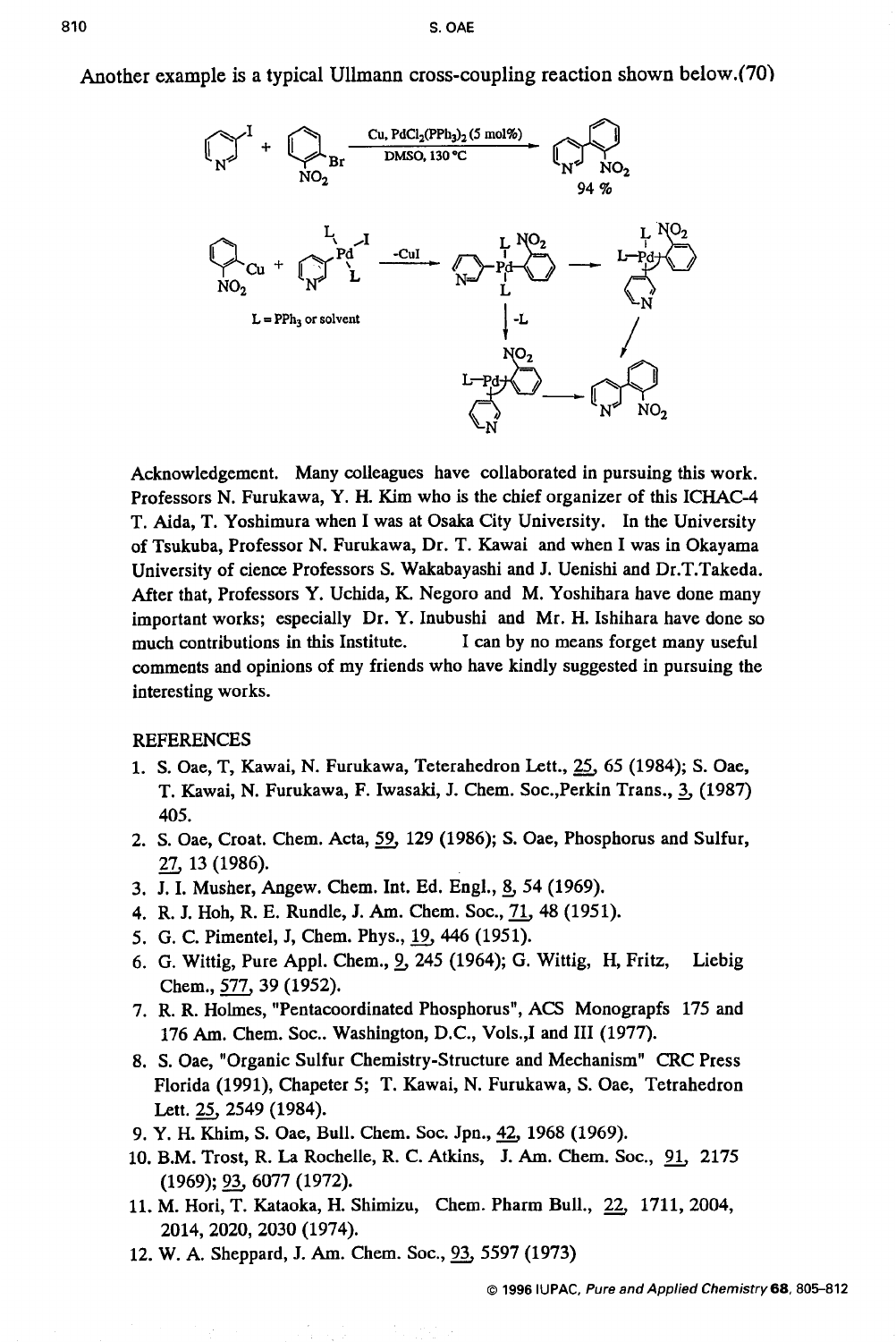- **13.** T. Aida, N, Furukawa, S. Oae, Chem. Lett. 805 **(1973), 29 (1975);** J. Chem. SOC., Perkin Trans. **1438 (1976).**
- 14. P. J. Kocienski, B. Lythgoe, I. Waterhuse, J. Chem. Soc., Perkin Trans. & **1045 (1980).**
- **15.** N. **Ono,** R. Tamura, J. Hayami, A. Kaji, Tetrahedron Lett., **763 (1978).**
- **16. S.** Oae, T. Aida, N. Furukawa, Chem. Pharm. Bu11.,3011 **(1975);** Int'l. J. Sulfur Chem., **401 (1973).**
- **17. S.** Oae, T. Yoshimura, N. Furukawa, Bull. Chem. SOC. Jpn., **45, 2019 (1972).**
- **18. T.** Takeda, Ph.D. Thesis, Okayama University of Science **(1989).**
- **19. S.** Oae, T. Takeda, T. Kawai, N. Furukawa, Phosphorus and Sulfur, 34, **133;**  T. Kawai, Y. Kodera, N. Furukawa, S. Oae, M. Ishida, T. Takeda, S. Wakabayashi, ibid., 34, 139 (1987).
- **20. S.** Oae, "Yukiokagaku / Organic Sulfur Chemistry", Kagaku Dojin, Kyoto, Chapter **3, 4 (1982).**
- **21. S.** Oae, N. Furukawa, "Sulfilimenes and Related Derivatives" ACS Monogrph **179, Am.** Chem. SOC. **(1983).**
- **22. S.** Oae, "Historical Development of Sulfur Bonding" in "Organic Sulfur Chemistry", edited by F. Bernardi, I. G. Csizmadia, A. Mangini, Elesevier, Amsterdam **(1985).**
- **23. S.** Oae, T. Kawai, N. Furukawa, Phosphorus and Sulfur, **34,123 (1987).**
- **24. S.** Wakabayashi, M. Ishida, T. Takeda, S. Oae, Tetrahedron Lett. *29,* **4441 (1988).**
- **25. S.** Oae, T. Takeda, S. Wakabayashi, Heterocycles, 28, **99 (1989).**
- **26. S.** Wakabayashi, T. Takeda, Y. Kubo, J. Uenishi, S. Oae, Bull. Chem. Soc. Jpn., 62, **3848 (1989).**
- 27. S. Wakabayashi, Y. Kubo, T. Takeda, J. Uenishi, S. Oae, Bull. Chem. Soc. Jpn., 62, **2338 (1989).**
- **28.** J. Uenishi, **T.** Tanaka, S. Wakabayashi, **S.** Oae, H. Tsukube, Tetrahedron Lett., *31,* **4625 (1990).**
- **29. S.** Oae, N. Furukawa, "Heteroaromatic Sulfoxides and Sulfones: Ligand Exchange and Coupling in Sulfuranes and Ipso-Substitutions",in Advances in Heteroacyclic Chem. (Ed.) by A. R. Katrizky (Academic Press), 48, **1-63 (1990).**
- **30. S.** Oae, Reviews on Heteroatom Chem., **I, 304, (1988).**
- **31. S.** Oae, **Y.** Uchida, Reviews on Heteroatom Chem., *5* **76 (1989).**
- **32. S.** Oae, Reviews on Heteroatom Chem., *5* **(1991).**
- **33.** J. Uenishi, T. Tanaka, K. Nishiwaki, S. Wakabayashi, S. Oae, H. Tsukube, J. Org. Chem., **58,4382 (1993).**
- **34.** H. Tsukube, **J.** Uenishi, H. Higaki, K. Kikukawa, T. Tanaka, *S.*  Wakabayashi, **S.** Oae, J. Org. Chem., *58,* **4389 (1993).**
- **35.** S. Wakabayashi, Y. Kiyohara, S. Kameda, J. Uenishi, S. Oae, Heteroatom Chem., **1,225 (1990).**
- **36.** K. **S.** Kim, I. B. Jung, Y. H. Kim, **S.** Oae, Tetrahedron Lett., **30, 1087 (1989).**
- **37. S.** Oae, Y. Inubushi, M. Yoshihara, Heteroatom Chem. 4 **185 (1993);** *5*  **223 (1994);** S.Oae, Y. Inubushi, M. Yoshihara, Phosphorus, Sulfur and Silicon, (in print).
- **38. S.** Oae, **H.** Ishihara, M.Yoshihara, Zhur. Org. Khim.,(in print).